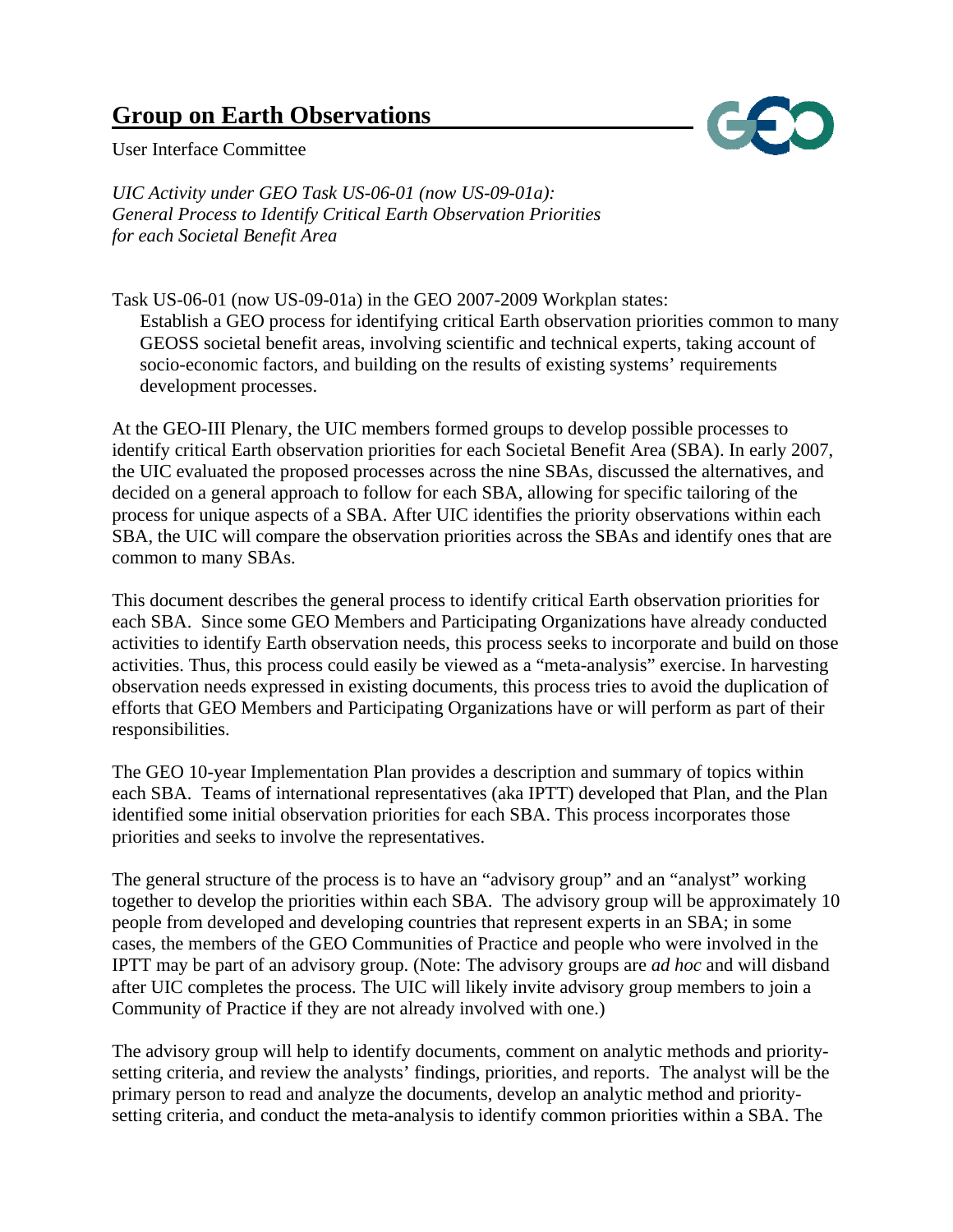analyst will be the primary coordinator and organizer of the activity to meet the schedules and deadlines.

Since each SBA may span a range of issues, the analyst and advisory group may need to conduct this process on a sub-set of issues to address. In addition, observation priorities change over time as needs are met, technologies develop, and new needs arise. Thus, this process assumes that the GEO UIC will periodically conduct this process to account for the range of issues in a SBA and for changes in priorities.

This proposed process involves nine steps. The process lists the steps serially, yet some of them can be done in parallel. The analyst and advisory group conducting this process should develop a detailed schedule, including the duration for each step, determination of which steps can be done concurrently, and overall milestones.

The following list summarizes the nine steps. This document describes each step in detail below.

- Step 1: UIC Members identify Advisory Groups and Analysts for each SBA
- Step 2: Determine scope of topics for the current priority-setting activity
- Step 3: Identify existing documents regarding observation priorities for the SBA
- Step 4: Develop analytic methods and priority-setting criteria
- Step 5: Review and analyze documents for priority Earth observations needs
- Step 6: Combine the information and develop a preliminary report on the priorities
- Step 7: Gather feedback on the preliminary report
- Step 8: Perform any additional analysis
- Step 9: Complete the report on Earth observations for the SBA

# **General Process to Identify Critical Earth Observation Priorities for each SBA**

Step 1: UIC Members identify Advisory Groups and Analysts for each SBA GEO UIC directs each Community of Practice (CP) to organize an advisory group for its SBA or sub-portion of an SBA. The CPs should incorporate IPTT members, CP members, UIC members, and others to constitute their advisory groups, and the groups should include representatives from developed and developing countries (the GEO Secretariat can assist CPs with contacts for developing country representatives). GEO UIC also requests each CP to identify an analyst to work with the advisory group and coordinate the activity. For the SBAs without a CP, the UIC members need to organize an advisory group and identify an analyst. The GEO Secretariat may be able to provide a contractor to serve as an analyst for some of the SBAs.

# Step 2: Determine scope of topics for the current priority-setting activity

The GEO 10-year Implementation Plan provides a description and summary of topics within each SBA and an initial set of observation priorities. The analyst and advisory group will review the range of topics and select the set of topics for this priority-setting activity.

Step 3: Identify existing documents regarding observation priorities for the SBA For the range of topics selected in Step 2, the advisory group will specify documents and reports from international, regional, and national efforts (including recent workshops, surveys, and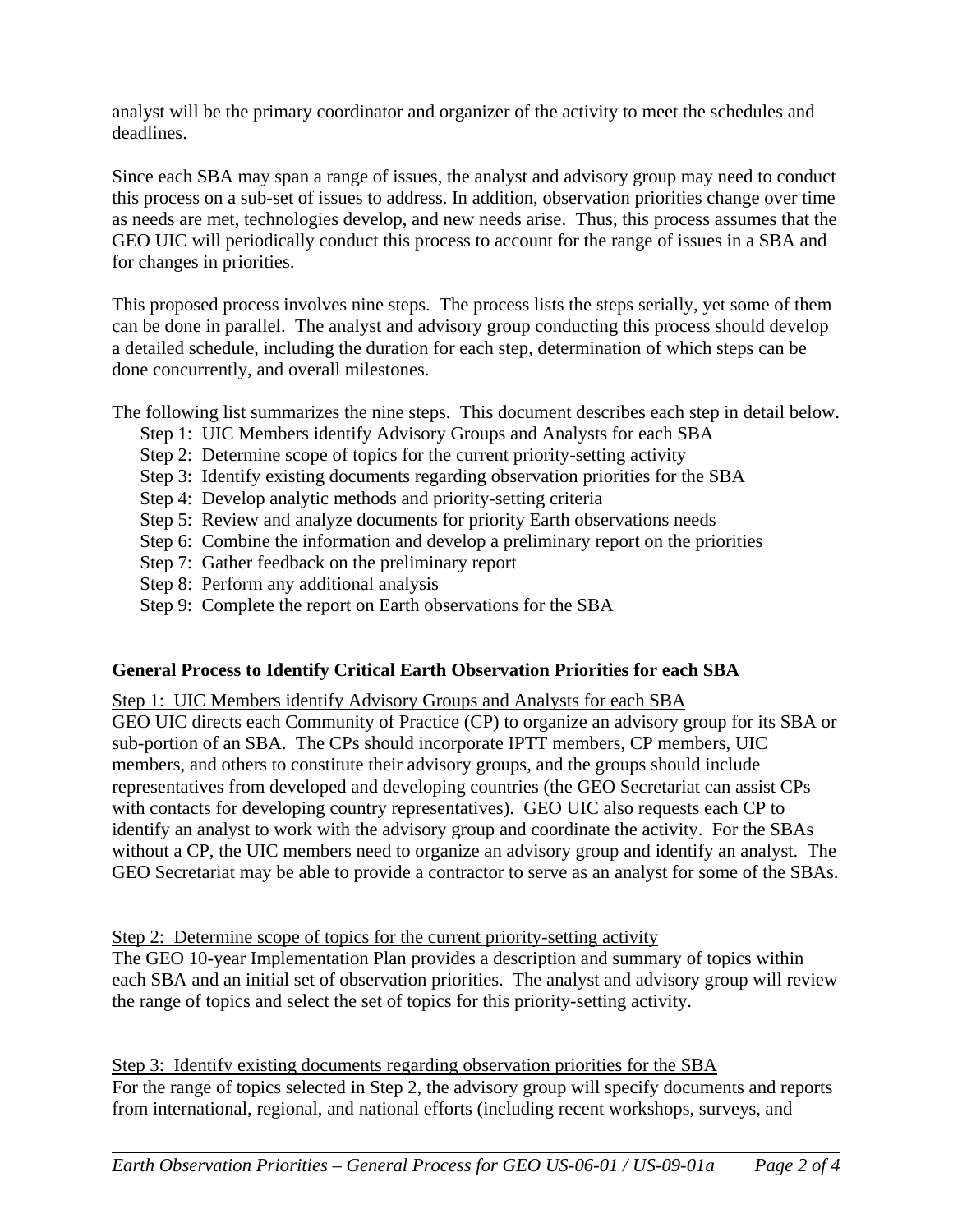projects) that have identified Earth observation needs. The group will provide the documents (or appropriate reference information) to the analyst. The analyst will concurrently do a bibliographic search for major documents and reports for critical Earth observation priorities for the SBA. The analyst and advisory group can contact international/regional organizations associated with the SBA to solicit their comments, reports, and recommendations for critical Earth observation priorities on the range of topics selected in Step 2.

Examples of possible documents for the Water SBA may include:

- IGOS-P Integrated Global Water Cycle Observations Theme Report (2003)
- Report from UN/Austria/ESA series of Symposia on "Space Solutions for Water Management" (2003-2005)
- Report from GEO Inland and Nearshore Coastal Water Quality Workshop (3/2007)
- GMES Building an Information Capacity for Environmental Protection and Security
- USA National Academy of Sciences report on *Earth Science and Applications from Space: National Imperatives for the Next Decade and Beyond* (2007)
- Japan Earth Observation Satellite Development Plan and Data Utilization Strategy (2005).
- IGOS-P Coastal Theme Report (2006)
- Reports from World Water Fora and World Water Congresses

*Note: Can do concurrently with Step 4.*

Step 4: Develop analytic methods and priority-setting criteria

The analyst develops quantitative and qualitative methods to review and analyze the documents, incorporate socio-economic factors, and conduct the meta-analysis. (Examples of analytic methods might include statistical analysis, assessment of common observation characteristics, frequency analysis.) The analyst also develops a proposed set of priority-setting criteria. The analyst discusses the methods and priority-setting criteria with the advisory group for the advisory group's approval.

 *Note: Can do concurrently with Step 3.* 

Step 5: Review and analyze documents for priority Earth observations needs

The analyst will read and analyze the reports, documents, recommendations, and other information compiled. The analyst will record the observation needs in the materials. If possible, the analyst should also record the assessment processes that the documents employed and the user groups represented and their respective needs, scientific objectives, and/or decisionmaking responsibilities. In reviewing the documents, the analyst will develop an annotated bibliography of all documents and materials used.

 *Note: Can do some aspects in parallel with Steps 3 & 4.* 

Step 6: Combine the information and develop a preliminary report on the priorities The analyst will compile the information and analysis gathered in Step 5 and conduct a metaanalysis. The analyst will use the set of criteria (Step 4) to create a preliminary, candidate list of priority Earth observation needs for the SBA.

The analyst will write a brief, preliminary report that documents the candidate priorities. The report will include a description of the group's analytic methods, a list of the criteria, and an annotated bibliography of the source documents. As possible, the group will use the GEOSS